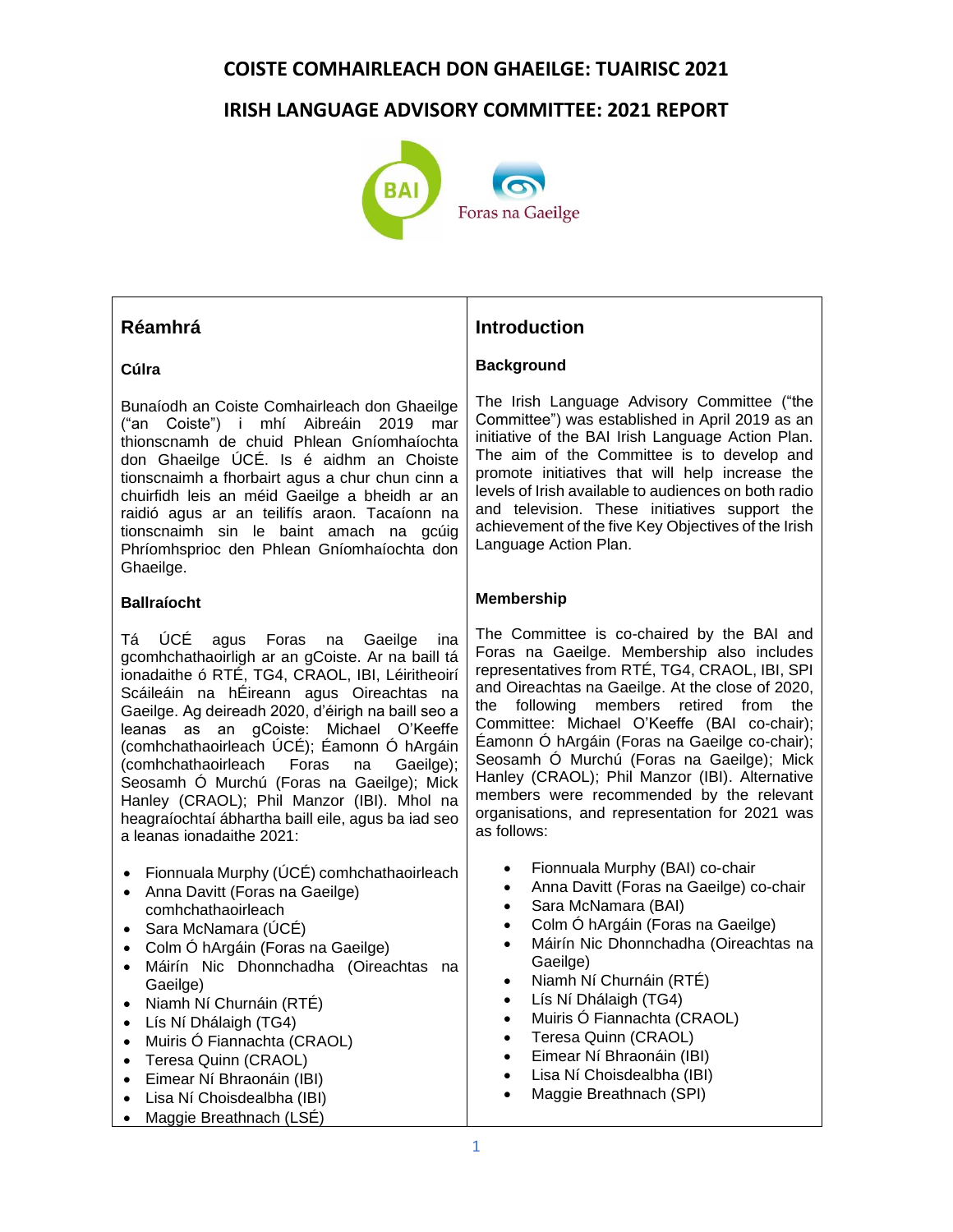# **IRISH LANGUAGE ADVISORY COMMITTEE: 2021 REPORT**



| Clare Diamond also attended meetings as a<br>Senior Management representative of BAI, and<br>Caroline Keville (BAI), Fiach Uíbh Eachach and<br>Oisín Mac Giolla Bhríde (Foras na Gaeilge)<br>provided administrative support at meetings.                                                                                                                                                                                                                                                                                                                                                                                                                                                                                                                                                                  |
|------------------------------------------------------------------------------------------------------------------------------------------------------------------------------------------------------------------------------------------------------------------------------------------------------------------------------------------------------------------------------------------------------------------------------------------------------------------------------------------------------------------------------------------------------------------------------------------------------------------------------------------------------------------------------------------------------------------------------------------------------------------------------------------------------------|
| <b>Reporting</b>                                                                                                                                                                                                                                                                                                                                                                                                                                                                                                                                                                                                                                                                                                                                                                                           |
| The Committee reports to the BAI Authority and<br>to the Board of Foras na Gaeilge in the form of a<br>summary written report on a once-yearly basis.                                                                                                                                                                                                                                                                                                                                                                                                                                                                                                                                                                                                                                                      |
| <b>Meetings</b>                                                                                                                                                                                                                                                                                                                                                                                                                                                                                                                                                                                                                                                                                                                                                                                            |
| Meetings were scheduled on a quarterly basis for<br>2021. Meetings were conducted online, and took<br>place on the following dates:                                                                                                                                                                                                                                                                                                                                                                                                                                                                                                                                                                                                                                                                        |
| 24 March 2021<br>$\bullet$<br>23 June 2021<br>$\bullet$<br>15 September 2021<br>$\bullet$<br>8 December 2021<br>$\bullet$                                                                                                                                                                                                                                                                                                                                                                                                                                                                                                                                                                                                                                                                                  |
| <b>Summary of Activities 2021</b>                                                                                                                                                                                                                                                                                                                                                                                                                                                                                                                                                                                                                                                                                                                                                                          |
| The following activities were targeted as areas of<br>focus for 2021:                                                                                                                                                                                                                                                                                                                                                                                                                                                                                                                                                                                                                                                                                                                                      |
| Research on the potential for an Irish-<br>$\bullet$<br>language radio service for young people aged<br>15-34.<br>Ongoing development and promotion of Irish-<br>$\bullet$<br>language resources for radio broadcasters.<br>Promotion of collaborative opportunities<br>$\bullet$<br>broadcasters<br>member<br>and<br>among<br>organisations.                                                                                                                                                                                                                                                                                                                                                                                                                                                              |
| 1. Research on the potential for an Irish-<br>language radio service for young people<br>aged 15-34:<br>One of the ongoing activities of the Irish<br>Language Advisory Committee has been to<br>progress developments relating to the proposed                                                                                                                                                                                                                                                                                                                                                                                                                                                                                                                                                            |
| D'fhreastail Clare Diamond ar chruinnithe freisin<br>mar ionadaí Ardbhainistíochta don ÚCÉ, agus<br>chuir Caroline Keville (ÚCÉ), Fiach Uíbh Eachach<br>agus Oisín Mac Giolla Bhríde (Foras na Gaeilge)<br>Cuireann an Coiste tuairisc achomair i scríbhinn<br>faoi bhráid Údarás an BAI agus Bord Fhoras na<br>Socraíodh cruinnithe ar bhonn ráithiúil do 2021.<br>Reáchtáladh na cruinnithe ar líne, agus tharla<br>Díríodh ar na gníomhaíochtaí seo a leanas mar<br>Taighde ar an bhféidearthacht a bhaineann le<br>seirbhís raidió Gaeilge do dhaoine óga 15-34<br>Forbairt agus cur chun cinn leanúnach ar<br>Deiseanna comhoibrithe a chur chun cinn i<br>a<br>bhaineann le seirbhís raidió Gaeilge do<br>Ceann de ghníomhaíochtaí leanúnacha an<br>Choiste Comhairligh don Ghaeilge ba ea forbairtí |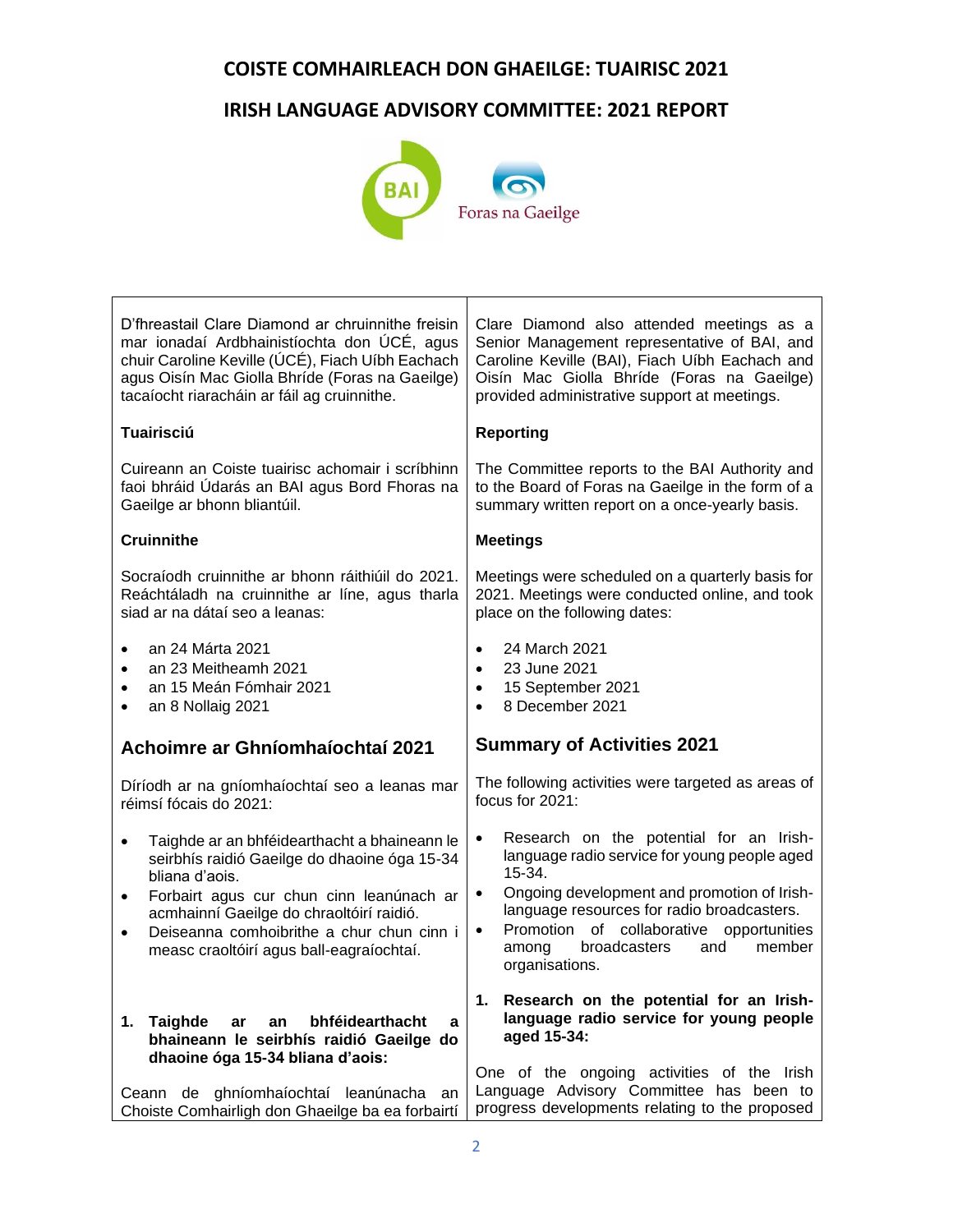# **IRISH LANGUAGE ADVISORY COMMITTEE: 2021 REPORT**



a chur chun cinn maidir le tabhairt isteach / ceadúnú beartaithe stáisiún raidió óige Gaeilge trí mheascán de chraoltóireacht thraidisiúnta agus dhigiteach. Chuige sin, bunaíodh foghrúpa coiste in 2020, agus tá ionadaithe ann ó RTÉ, 2FM, Raidió na Gaeltachta, Conradh na Gaeilge, Raidió Rí-Rá agus Raidió na Life. Tháinig an foghrúpa le chéile roinnt uaireanta d'fhonn ábhair ar nós rannpháirtíocht comhpháirtíochta, acmhainneacht maidir le comhroinnt acmhainní, riachtanais mhaoinithe, agus ardán oiriúnach don tseirbhís óige atá beartaithe a phlé.

Thug an foghrúpa faoi deara go mbeadh tacaíocht mhaoinithe ina réamhriachtanas mór chun stáisiún óige Gaeilge a bhunú, mar is dócha go mbeidh costais reatha bhliantúla ann ar nós costais ardáin agus tarchuir, baill foirne, trealamh agus costais reatha.

Rinne an foghrúpa athbhreithniú ar thaighde ábhartha náisiúnta agus idirnáisiúnta a rinneadh ó 2017-2020 a bhain le héisteacht raidió, nósanna meán lucht féachana óige agus cláir a raibh spéis ag lucht féachana óige iontu níos ginearálta, agus d'aithin siad ábhair le haghaidh breithniú breise. Mhol an foghrúpa freisin taighde a dhéanamh chun iniúchadh breise a dhéanamh ar an bhféidearthacht le haghaidh samhail raidió hibrideach don aoisghrúpa 15-34.

D'aontaigh ÚCÉ, Foras na Gaeilge agus an Roinn Turasóireachta, Cultúir, Ealaíon, Gaeltachta, Spóirt agus Meán an taighde seo a choimisiúnú. Forbraíodh sonraíocht don taighde seo agus foilseofar í in 2022.

#### **2. Forbairt agus cur chun cinn leanúnach ar acmhainní Gaeilge do chraoltóirí raidió:**

Le comhairle agus tacaíocht ó bhaill an Choiste, rinneadh roinnt acmhainní a fhorbairt agus a chur ar fáil do chraoltóirí d'fhonn soláthar clár raidió Gaeilge a fheabhsú.

introduction/licensing of an Irish language youth radio station via a mix of conventional and digital broadcasting. To that end, a committee subgroup was established in 2020, and is made up of representatives from RTÉ, 2FM, Raidió na Gaeltachta, Conradh na Gaeilge, Raidió Rí-Rá and Raidió na Life. The subgroup met a number of times in order to discuss matters such as partnership involvement, potential for resourcesharing, funding requirements, and a suitable platform for the proposed youth service.

The subgroup noted that funding support would be a major pre-requisite to the establishment of an Irish-language youth station, as there are likely to be significant annual running costs such as platform and transmission costs, staff, equipment and running costs.

The subgroup reviewed relevant national and international research conducted from 2017-2020 which related to radio listenership, media habits of youth audiences and programming of interest to youth audiences more generally, and identified matters for further consideration. The subgroup also recommended that research be undertaken to further explore the potential for a hybrid radio model for the 15-34 age group.

BAI, Foras na Gaeilge and the Department of Tourism, Culture, Arts, Gaeltacht, Sport and Media have agreed to commission this research. A specification for this research has been developed and will be published in 2022.

#### **2. Ongoing development and promotion of Indiacer radio resources for radio broadcasters:**

With advice and support from Committee members, a number of resources have been developed and made available to broadcasters in order to enhance the provision of Irish-language radio programming.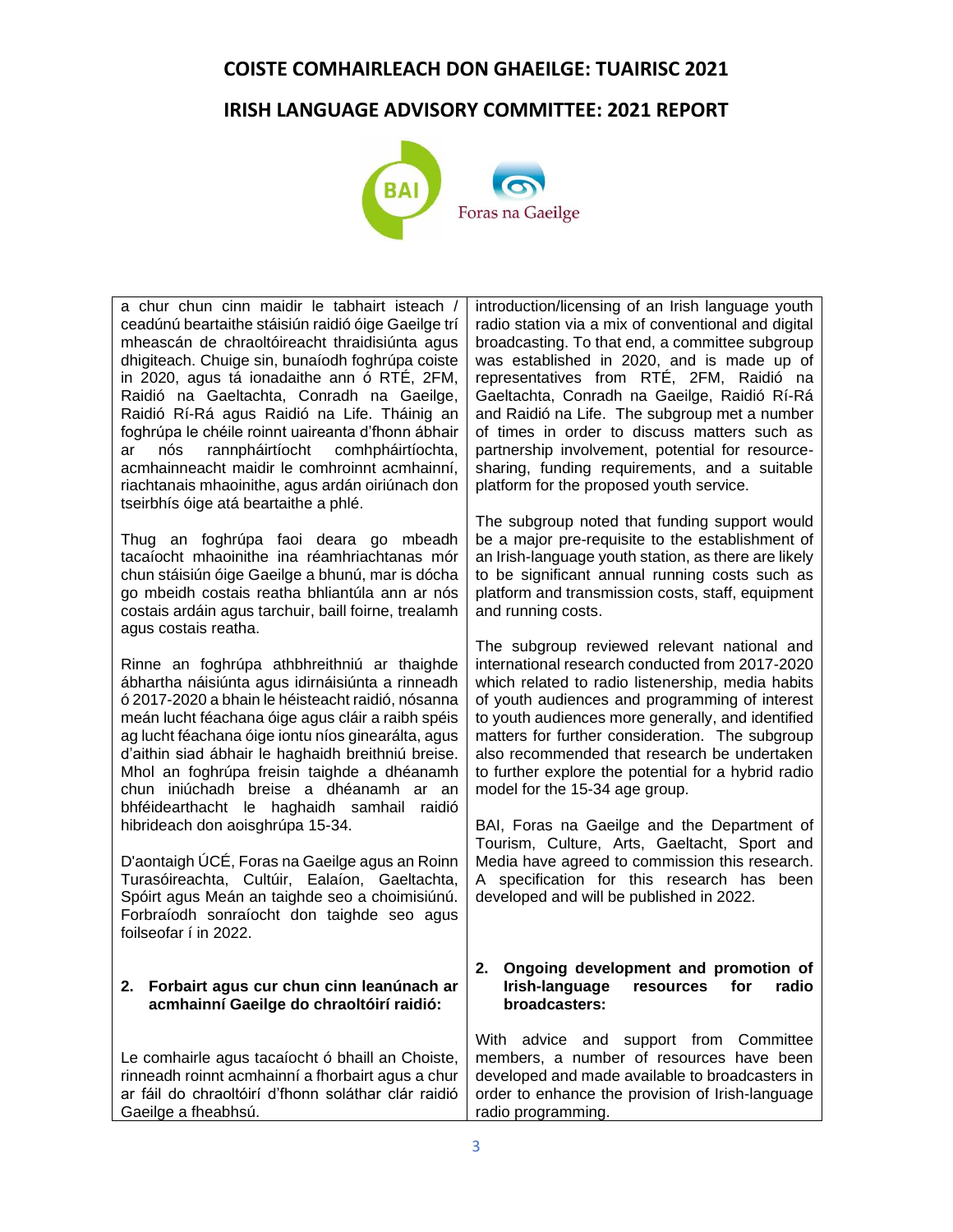# **IRISH LANGUAGE ADVISORY COMMITTEE: 2021 REPORT**



Ghlac Oireachtas na Gaeilge seilbh ar reáchtáil shuíomh gréasáin Aerthonnta in 2019 agus ó shin tá sé i mbun comhairliúchán fairsing le craoltóirí chun an suíomh gréasáin a fhorbairt ina acmhainn níos praiticiúla agus níos cabhraí. Ní hé amháin gur suíomh é Aerthonnta a dhéanann poiblíocht ar chláir Ghaeilge, ach anois tá bunachar earcaíochta agus tairseach lárnach acmhainní aige a sholáthraíonn acmhainní teanga féinfhorbartha, chomh maith le naisc chuig a lán acmhainní téarmaíochta agus cartlainne eile. San áireamh ar an suíomh gréasáin tá an cúrsa teanga féinrochtana do chraoltóirí a mhaoinigh ÚCÉ agus a d'fhorbair Gaelchultúr i gcomhairle leis an gCoiste agus a cuireadh ar fáil in 2021.

Chuir Oireachtas na Gaeilge in iúl don Choiste, cé go bhfuil rochtain éasca anois ar raon leathan acmhainní teanga, nach bhfuil craoltóirí ag baint leas mór astu. Tá athbhrandáil ar an suíomh gréasáin ar siúl faoi láthair chun infheictheacht a fheabhsú agus an glacadh a mhéadú. Mhol an Coiste go bhféadfaí na hacmhainní nua a thaispeáint go díreach do chraoltóirí pobail agus tráchtála le cabhair ó CRAOL agus IBI.

Chuige sin, bhí seisiún faisnéise ar siúl ag Féile CRAOL i mí Dheireadh Fómhair 2021 inar chuir ionadaithe ÚCÉ, Oireachtas na Gaeilge agus Glór na nGael acmhainní i láthair agus chun cinn, d'fhreagair siad ceisteanna agus mhol siad bealaí a bhféadfadh eagraíochtaí pobail Gaeilge agus stáisiúin áitiúla oibriú le chéile chun feabhas a chur ar Chláir Ghaeilge. Tá pleananna ann seisiún faisnéise den chineál céanna a reáchtáil do bhaill IBI i R1 2022.

Oireachtas na Gaeilge took over the running of the Aerthonnta website in 2019 and has since engaged in extensive consultation with broadcasters to develop the website into a more practical and helpful resource. Aerthonnta is not just a site publicising Irish programmes, but now has a recruitment database and a central resource portal providing self-developed language resources, as well as links to a host of other terminology and archive resources. Included on the website is the self-access language course for broadcasters which was funded by BAI and developed by Gaelchultúr in consultation with the Committee and made available in 2021.

Oireachtas na Gaeilge has indicated to the Committee that while there is now easy access to a wide range of language resources, broadcasters are not availing of them to any great extent. Rebranding of the website is currently underway to enhance visibility and to increase uptake. The Committee suggested that the new resources could also be showcased directly to community and commercial broadcasters with the help of CRAOL and IBI.

To this end, an information session took place at the CRAOL Féile in October 2021 in which representatives of BAI, Oireachtas na Gaeilge and Glór na nGael presented and promoted resources, answered questions and suggested ways that Irish language community organisations and local stations could work together to enhance Irish language programming. There are plans to conduct a similar information session for IBI members in Q1 2022.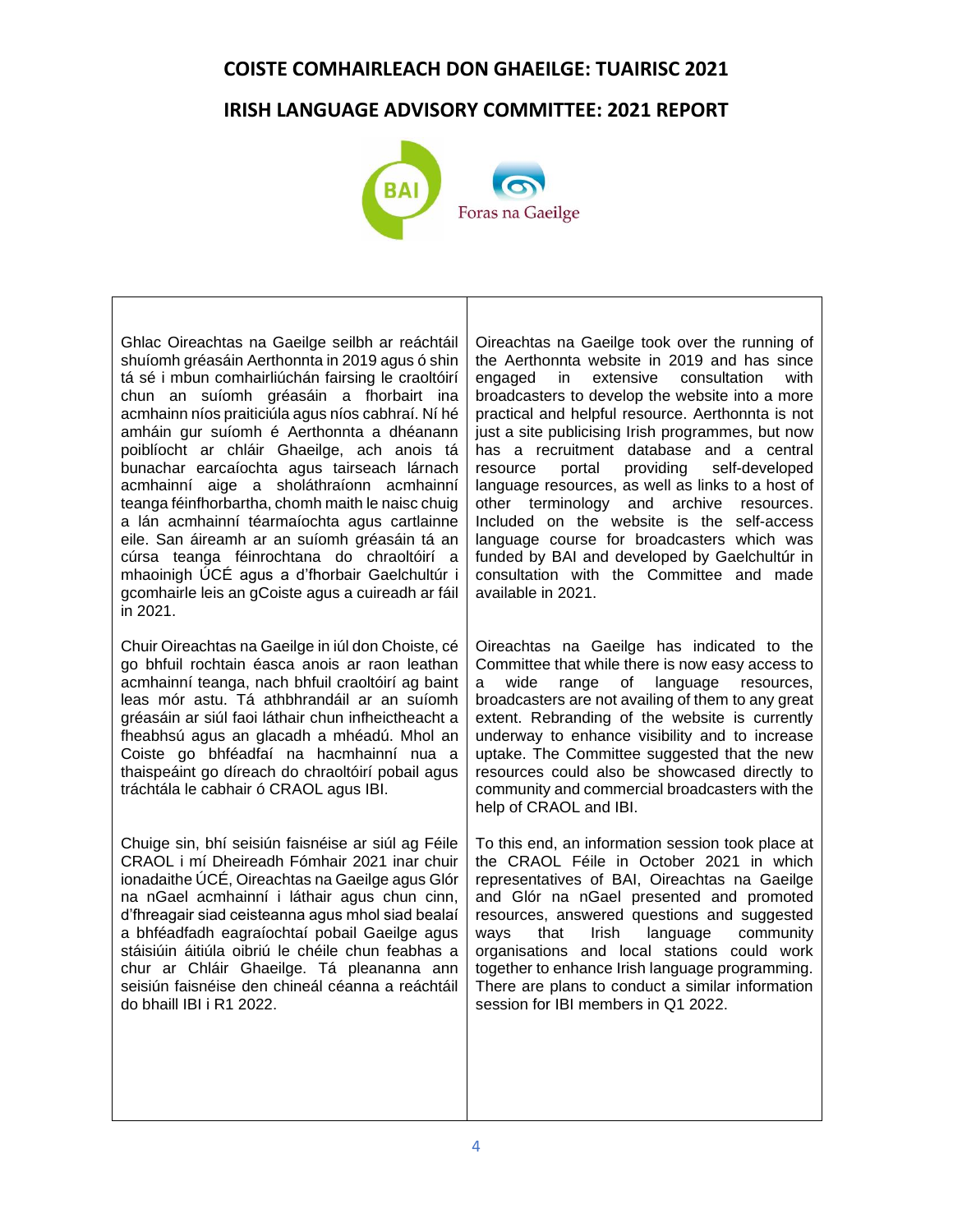# **IRISH LANGUAGE ADVISORY COMMITTEE: 2021 REPORT**



| Deiseanna comhoibrithe a chur chun cinn<br>3.<br>i measc craoltóirí agus ball-eagraíochtaí:                                                                                                                                                                                                                                                                                                                                                                                                                                                                                                                                                                                                     | 3. Promotion of collaborative opportunities<br>broadcasters<br>member<br>among<br>and<br>organisations:                                                                                                                                                                                                                                                                                                                                                                                                                                                                                                                                                  |
|-------------------------------------------------------------------------------------------------------------------------------------------------------------------------------------------------------------------------------------------------------------------------------------------------------------------------------------------------------------------------------------------------------------------------------------------------------------------------------------------------------------------------------------------------------------------------------------------------------------------------------------------------------------------------------------------------|----------------------------------------------------------------------------------------------------------------------------------------------------------------------------------------------------------------------------------------------------------------------------------------------------------------------------------------------------------------------------------------------------------------------------------------------------------------------------------------------------------------------------------------------------------------------------------------------------------------------------------------------------------|
| Leanann RTÉ agus TG4 ag obair le chéile ar<br>chomhroinnt ábhar clár Gaeilge agus nuacht.<br>Roinneann Raidió na Life ábhar ar bhonn<br>leanúnach le craoltóirí raidió pobail d'fhonn tacú<br>lena ngealltanais maidir le cláir Ghaeilge. Tá<br>comhroinnt faisnéise feabhsaithe i measc bhaill<br>an Choiste d'fhonn scéimeanna maoinithe,<br>foilseacháin, imeachtaí agus acmhainní ábhartha<br>a chur chun cinn agus a úsáid.                                                                                                                                                                                                                                                                | RTÉ and TG4 continue to work together on the<br>sharing of Irish language programme and news<br>content. Raidió na Life shares content on an<br>ongoing basis with community radio broadcasters<br>support their Irish language<br>order to<br>in<br>programming commitments. There has been<br>enhanced information-sharing among Committee<br>members in order to promote and make use of<br>relevant funding schemes, publications, events<br>and resources.                                                                                                                                                                                          |
| Mar shampla, chuir Foras na Gaeilge faisnéis ar<br>fáil faoi scéim tacaíochta gnó ar féidir leas a<br>bhaint aisti chun tacú le leagan Gaeilge de<br>shuíomh gréasáin eagraíochta a chruthú. Chuir<br>ÚCÉ staitisticí Fuaime & Físe i láthair maidir le<br>hiarratais Ghaeilge agus dhátheangacha chuig<br>an dá bhabhta maoinithe oscailte in 2021 (B38<br>agus B40) chun aird a tharraingt ar leithdháiltí<br>maoinithe don teilifís agus don Raidió agus chun<br>réimsí le haghaidh fáis sa todhchaí a aithint. Thug<br>TG4 tuairisc ar rath a chláir idirbhliana "Iriseoirí an<br>Lae Amárach" a óstáladh i gcomhpháirtíocht le<br>OÉG i Márta 2021. Ghlac 380 mac léinn páirt sa<br>chlár. | For example, Foras na Gaeilge provided<br>information on a business support scheme that<br>can be availed of to support the creation of an<br>Irish language version of an organisation's<br>website. BAI presented Sound & Vision statistics<br>on Irish language and bilingual applications to the<br>two open funding rounds in 2021 (R38 and R40)<br>to highlight funding allocations to TV and Radio<br>and identify areas for future growth. TG4 reported<br>on the success of its transition year programme<br>"Iriseoirí an Lae Amárach" which was hosted in<br>partnership with NUIG in March 2021. 380<br>students took part in the programme. |
| Tugadh deiseanna do na baill tuairisc a thabhairt<br>ar a gcuid gníomhaíochtaí Gaeilge ag gach<br>cruinniú agus chuir aoichainteoirí agus cur i<br>láthair speisialta bealaí chun cinn inar féidir le baill<br>tacú lena chéile agus cuidiú leo.                                                                                                                                                                                                                                                                                                                                                                                                                                                | Members were given opportunities to report on<br>their Irish language activities at every meeting<br>and guest speakers and special presentations<br>further promoted ways in which members can<br>support and assist one another.                                                                                                                                                                                                                                                                                                                                                                                                                       |
| Aoichainteoirí a rinne cur i láthair don Choiste<br>le linn 2021                                                                                                                                                                                                                                                                                                                                                                                                                                                                                                                                                                                                                                | Guest speakers who made presentations to<br>the Committee during 2021                                                                                                                                                                                                                                                                                                                                                                                                                                                                                                                                                                                    |
| D'fhreastail Susan Kirby, POF nua Léiritheoirí<br>Scáileáin na hÉireann ar chruinniú<br>Mheán<br>Fómhair an Choiste d'fhonn í féin a chur in aithne<br>do bhaill, chun tacaíocht na heagraíochta don<br>Ghaeilge a dhearbhú, agus chun mionsonraí a<br>thabhairt faoin obair atá á déanamh ag baill LSÉ<br>atá ag táirgeadh cláir ardchaighdeáin i nGaeilge.                                                                                                                                                                                                                                                                                                                                    | Susan Kirby, the new CEO of Screen Producers<br>Ireland, attended the September Committee<br>meeting in order to introduce herself to members,<br>to confirm the organisation's support for the Irish<br>language, and to detail the work being done by<br>SPI members who are producing high quality<br>programmes in Irish. SPI has set up an Irish                                                                                                                                                                                                                                                                                                    |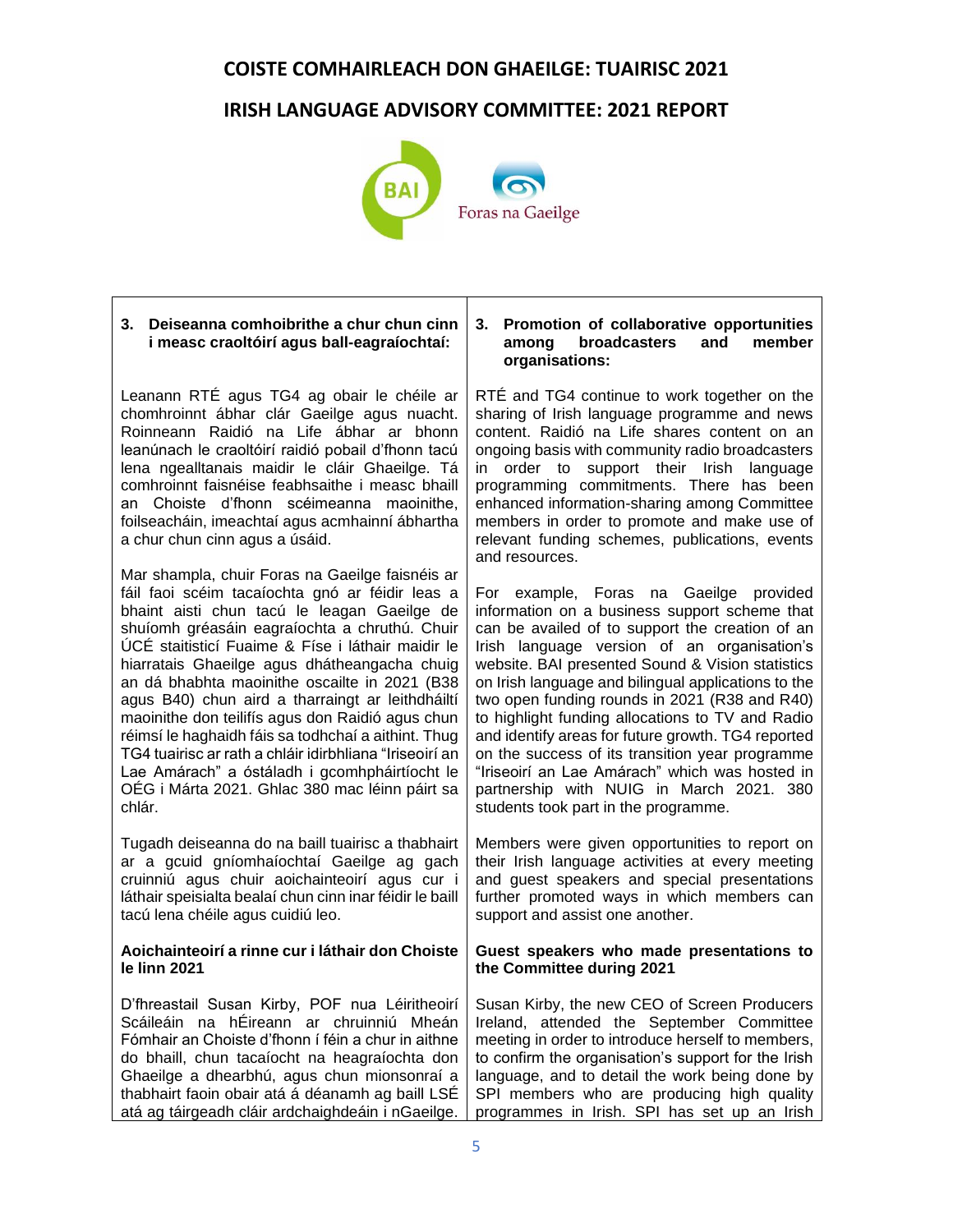# **IRISH LANGUAGE ADVISORY COMMITTEE: 2021 REPORT**



Tá Coiste Gaeilge curtha ar bun ag LSÉ, faoi chathaoirleacht Iriail Mhic Mhurchú, agus faoi láthair tá straitéis á ceapadh aige d'fhorbairt na Gaeilge i measc táirgeoirí san earnáil closamhairc. Cuireadh fáilte ar an dá thaobh roimh dheiseanna ar chomhoibriú sa todhchaí idir an dá choiste.

Tugadh cuireadh do Dhara Ó Baoill ó Ghlór na nGael freastal ar chruinniú mhí Mheán Fómhair agus an obair atá á déanamh ag an eagraíocht a thaispeáint chun naisc a chruthú idir stáisiúin raidió áitiúla agus a bpobail. Thug Dara cur i láthair faoi thionsnaimh a cuireadh i gcrích le déanaí agus atá beartaithe don todhchaí chun tacú le stáisiúin áitiúla ábhar a chur lena lucht féachana. Pléadh smaointe ar an mbealach is fearr chun comhpháirtíochtaí a spreagadh idir stáisiúin raidió áitiúla, eagraíochtaí pobail agus gnóthais áitiúla d'fhonn an Ghaeilge a chur chun cinn. D'aontaigh Dara freisin dul i gcomhpháirtíocht le ÚCÉ agus le hOireachtas na Gaeilge ar na seisiúin faisnéise atá le tabhairt i gcomhar le CRAOL agus IBI.

#### **Cuir i láthair speisialta na mball**

Ag cruinniú mhí an Mhárta, thug Foras na Gaeilge léargas mionsonraithe ar ghníomhaíochtaí agus scéimeanna na heagraíochta, lena n-áirítear roinnt a bhféadfadh spéis a bheith ag an gCoiste iontu. Spreagadh baill smaoineamh ar aon chomhthionscnaimh nó chomhpháirtíochtaí a d'fhéadfaí a bhunú chun an Ghaeilge a chur chun cinn, go háirithe maidir le hurraíocht agus deiseanna oideachais.

Ag cruinniú mhí na Nollag, thug Raidió na Life cur láthair speisialta ar stair agus ar ghníomhaíochtaí agus aidhmeanna an stáisiúin agus thug sé faoi deara an iliomad láithreoirí ardphróifíle a chuir tús lena ngairmeacha craolta leis an stáisiún. Sa chur i láthair cuireadh béim ar an ról a bhí ag Raidió na Life i gcur chun cinn na Gaeilge do lucht féachana raidió thar na blianta,

Language Committee, chaired by Irial Mac Murchú, and is currently devising a strategy for the development of the Irish language among producers in the audiovisual sector. Opportunities for future co-operation between the two committees were welcomed on both sides.

Dara Ó Baoill of Glór na nGael was invited to attend the September meeting and showcase the work the organisation has been doing to help create links between local radio stations and their communities. Dara gave a presentation on recent and planned initiatives to support local stations to add content for their audiences. Ideas were discussed on how best to encourage partnerships between local radio stations, community organisations and local businesses in order to promote the Irish language. Dara also agreed to partner with the BAI and Oireachtas na Gaeilge on the information sessions to be given in conjunction with CRAOL and IBI.

#### **Special member presentations**

At the March meeting, Foras na Gaeilge gave a detailed overview of the organisation's activities and schemes, including some that may be of interest to the Committee. Members were encouraged to think about any joint initiatives or partnerships that could be formed to promote the Irish language, particularly in relation to sponsorship and education opportunities.

At the December meeting, Raidió na Life gave a special presentation on the history and activities and aims of the station and noted the many highprofile presenters who began their broadcast careers with the station. The presentation emphasised the role that Raidió na Life has played in promoting the Irish language to radio audiences over the years, and the potential for future growth and expansion.